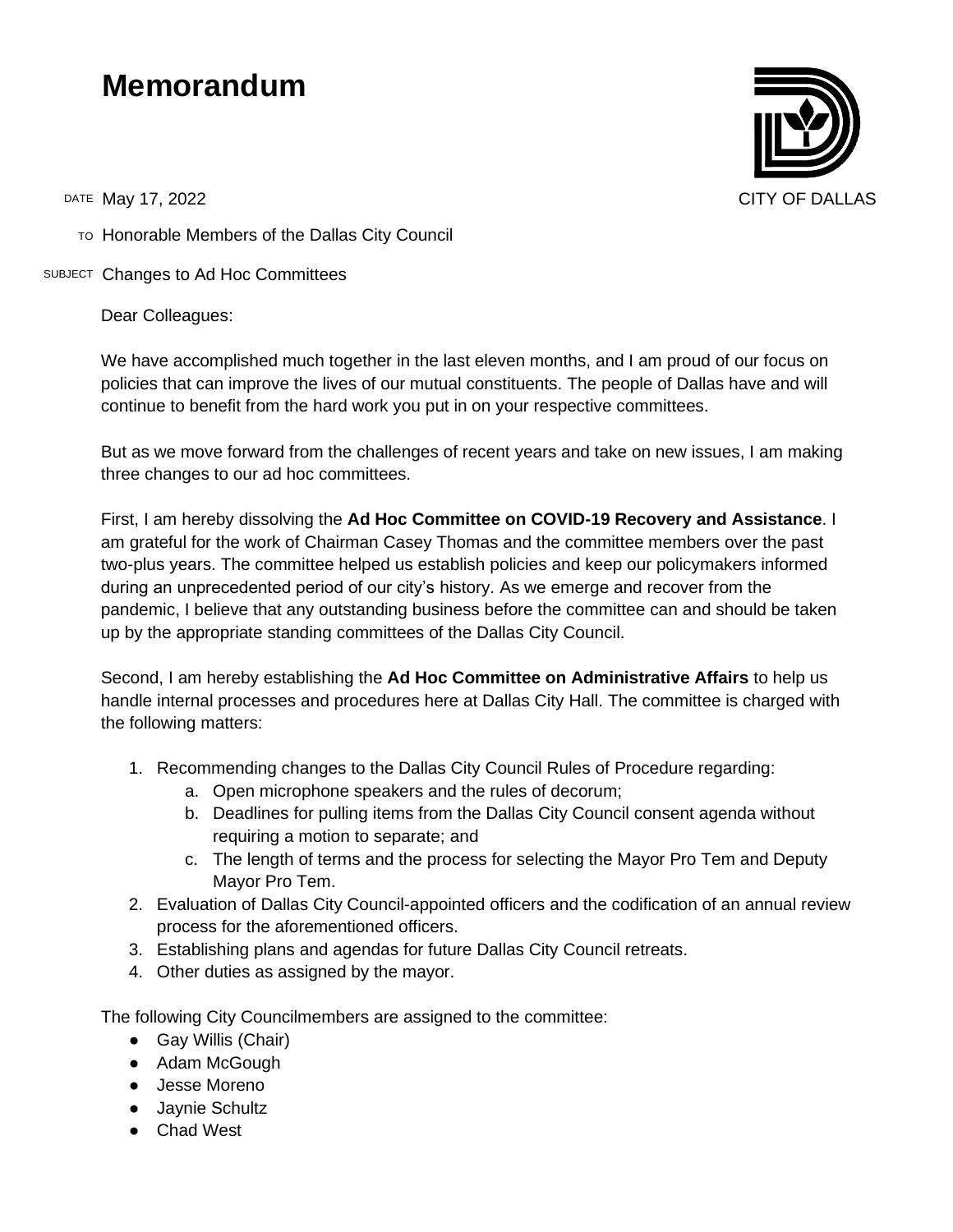Finally, I am hereby establishing the **Ad Hoc Committee on Professional Sports Recruitment and Retention**.

The City of Dallas is a great sports city with amazing fans, and we are blessed to be home to the Dallas Mavericks and Dallas Stars franchises. However, both franchises' leases at the American Airlines Center end in 2031, and we should begin discussions soon to ensure they remain in the City of Dallas.

The City of Dallas has already lost out on too many professional sports-related economic development opportunities over the years. The \*Dallas\* Cowboys are based in the City of Frisco and play in the City of Arlington. FC Dallas plays in the City of Frisco. The Texas Rangers play in the City of Arlington in a brand-new stadium that should have been built in Downtown Dallas. The \*Dallas\* Wings also play in the City of Arlington. The Professional Golfers' Association of America no longer hosts any tournaments in the City of Dallas, as the AT&T Byron Nelson is now played in the City of McKinney.

The City of Dallas boasts incredible assets and presents amazing opportunities for any professional sports franchise. It is long past time for the City of Dallas to play to win these franchises and events. That means we must be more proactive, assertive, and strategic. And we must develop a game plan that enhances our competitiveness internationally, nationally, and within our own region, which is the fastest-growing major metropolitan area in the United States.

This new committee is charged with the following matters:

- 1. Assessing the economic, fiscal, and social impacts of existing professional sports franchises on the City of Dallas, including the Dallas Mavericks and the Dallas Stars.
- 2. Assessing the economic, fiscal, and social impacts of professional sports franchises including the Dallas Cowboys, Texas Rangers, FC Dallas, and the Dallas Wings — on other North Texas cities, such as the City of Arlington, the City of Frisco, and the City of McKinney.
- 3. Developing a strategy to retain existing professional sports franchises in the City of Dallas.
- 4. Analyzing our city's competitive advantages for as well as potential barriers to attracting and retaining professional sports franchises and major sporting events.
- 5. Assessing the costs and benefits to the City of Dallas for hosting new professional sports franchises, such as a National Football League franchise, a Major League Baseball franchise, and a Women's National Basketball Association franchise.
- 6. Developing a strategy for attracting a new professional sports franchise such as a National Football League franchise, a Major League Baseball franchise, a Major League Soccer franchise, and a Women's National Basketball Association franchise — to the city, if the benefits outweigh the potential costs. Potential considerations include:
	- a. The renovation of historic Cotton Bowl Stadium to National Football League standards and the Fair Park Coliseum to Women's National Basketball Association standards, including through the use of funds available following an affirmative vote in the November 2022 "Brimer Bill" election;
	- b. The development of Hensley Field into a professional sports stadium site, a world headquarters, and/or a practice facility akin to The Star in Frisco;
	- c. Potential public ownership models akin to the model employed by the Green Bay Packers — for a new professional sports franchise in the City of Dallas; and